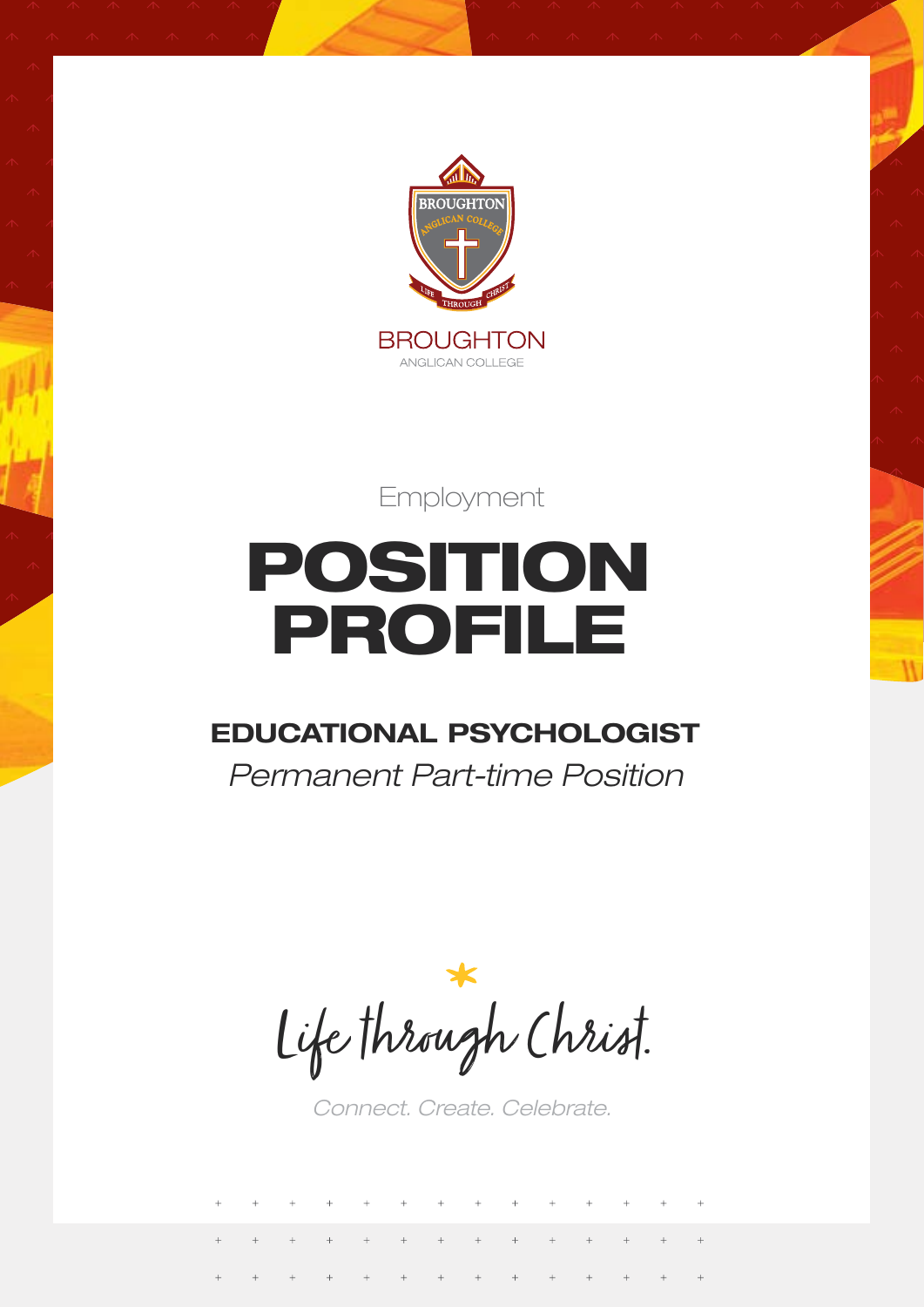Life through Christ

Connect. Create. Celebrate.

### EDUCATIONAL PSYCHOLOGIST

Permanent Part-time Position

Broughton Anglican College is the leading Pre Kinder to Year 12 Independent School in the Macarthur region and provides exceptional educational opportunities to more than 1,100 students. Staff enjoy an innovative teaching environment with supportive peers, students, parents and carers.

Applications are invited for a permanent part-time position as an Educational Psychologist. The psychologist will join our College Counsellors Team, working three (3) days per week. They are entitled to annual leave calculated at pro rata, which is to be taken in the December / January vacation period.

The Educational Psychologist will work closely with the Head of College, Heads of School and the Wellbeing Teams to develop and implement programs and procedures in order to provide a highquality service in the psychological counseling of students, families and staff.

The Educational Psychologist would be expected to be a Registered Psychologist with the Psychology Board of Australia (Australian Health Practitioner Regulation Agency). Previous work in an education environment is essential.

The successful candidate will be required to provide evidence that they are an active member of a Bible-based church.

As the College is a child safe organisation, the successful candidate will be required to provide their current NSW Working With Children Check number and date of birth so that the College can verify that the candidate is permitted to teach in NSW schools.

The successful candidate will be required to provide a COVID-19 digital certificate.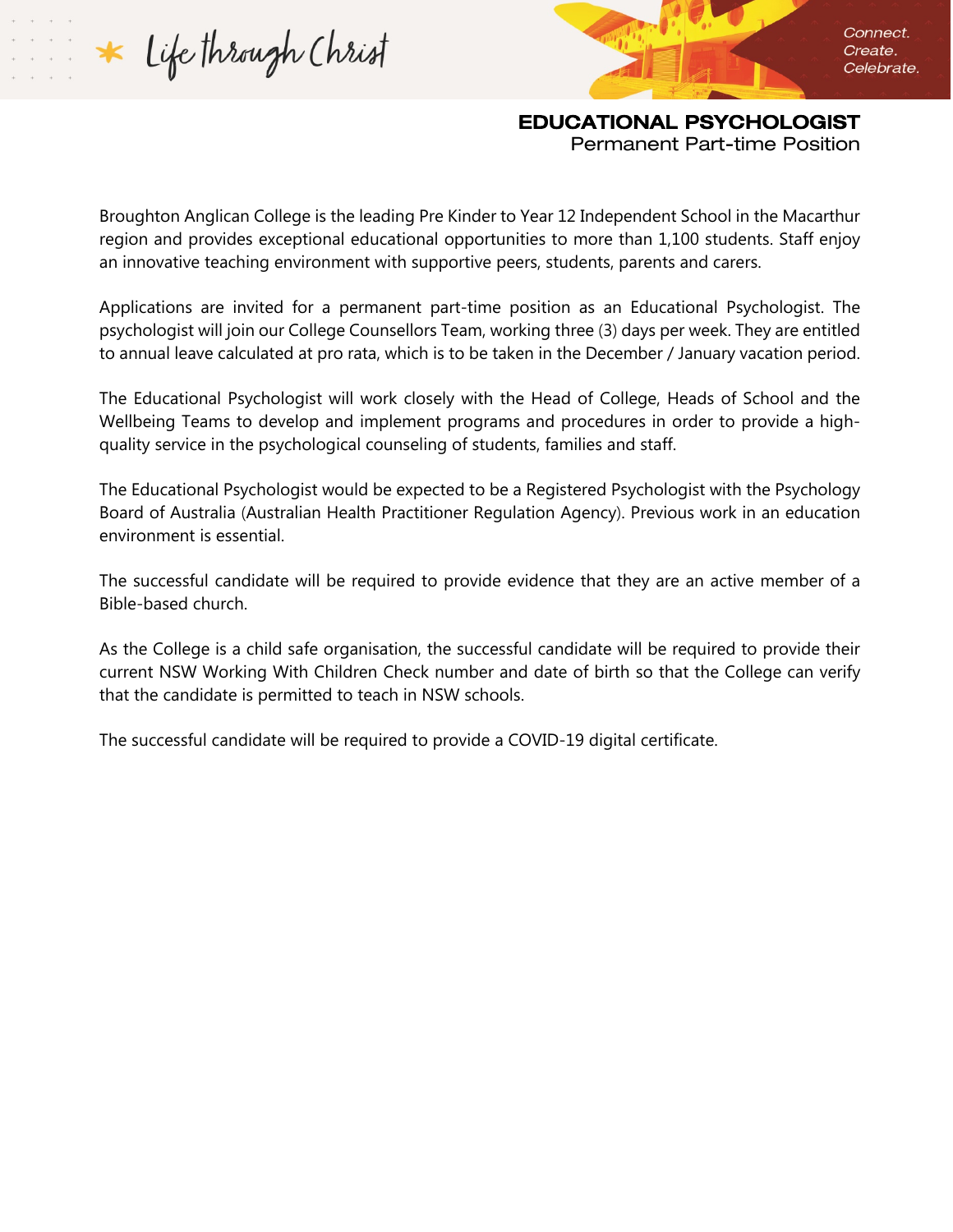Life through Christ

Connect. Create. Celebrate.

#### Core Values

- A committed Christian who will provide opportunities for students to develop an understanding of the Christian faith and respond to the Gospel of Jesus Christ in adhering to the Christian stance and ethos of the College.
- An active member of a Bible-based church.
- An outstanding person with a passion for and understanding of, working with children and adolescents.

#### Core Responsibilities

The Educational Psychologist should:

- actively support the College's Christian Mission, Strategic Plan and Vision Statement
- engage professionally with colleagues, parents and carers and the community
- uphold the College's expectations, code of conduct and protocols
- conduct themselves in a manner in keeping with the College ethos at all times
- have the knowledge, and awareness of, matters relating to Work Health and Safety Legislation and its implementation
- have knowledge and experience in best-practice student support and counselling services
- have experience and / or capacity in child and / or adolescent mental health
- have experience and / or capacity in the case management of complex social issues
- have the ability to work as a core team member within a collaborative student wellbeing department
- be skilled in the use of computers and be willing to train in the effective use of role-related software packages and equipment
- be a lifelong learner.

#### The Role

The Educational Psychologist is required to:

- have appropriate degree qualifications in a relevant area / s.
- be a Registered Psychologist who is eligible for membership of APS or other professional body (AAPI)
- have a minimum of 3+ years of experience in a clinical and / or counselling service using a variety of therapeutic approaches and assessments
- have strong communication skills, both written and verbal
- have outstanding organisational ability
- have a high standard of personal presentation and integrity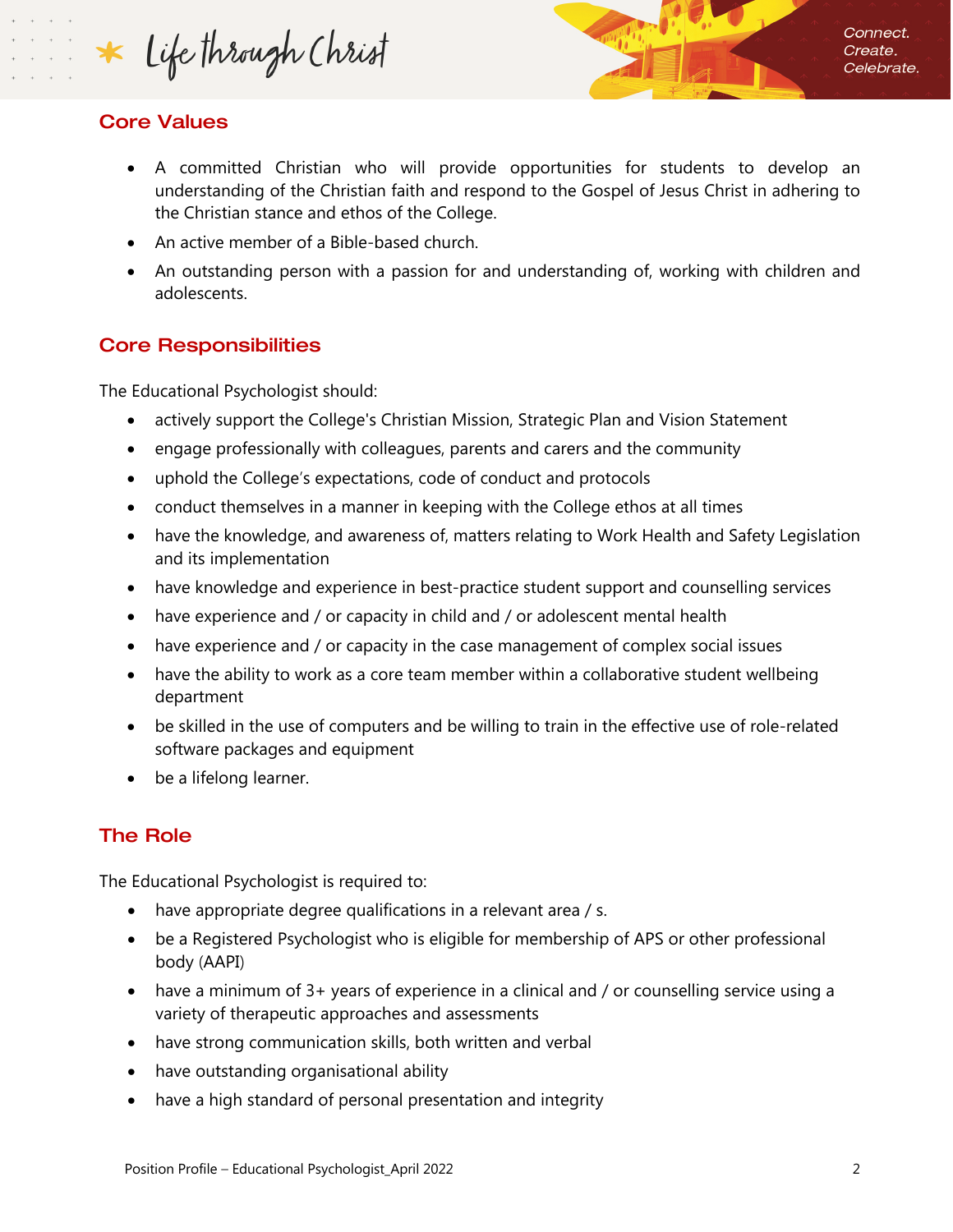## Life through Christ

- have the ability to show initiative, common sense and to problem solve
- have the proven ability to work effectively in a team
- be a member of the Collaborative Planning Teams
- be available to the Head of College, the Heads of School, members of the College Management Teams and Collaborative Planning Teams as required in respect to students under the care and / or the responsibility of the Educational Psychologist
- provide opportunities for students to discuss issues individually and in groups
- collect from and return Junior School students to their classrooms for appointments
- be involved in case conferences with Executive staff, parents, carers and teachers regarding student learning, behaviour and social and emotional concerns
- assess and monitor students presenting with mental health concerns
- when required, develop individual plans for students with significant mental health concerns. This will be done in consultation with members of the Wellbeing team, the student and their parents or carers and appropriate external health professionals
- when appropriate, refer students and families to external agencies
- maintain records and update staff and / or family of medical problems which affect behavior or performance of students under the care and/or the responsibility of the Educational Psychologist
- administer, interpret and report psychological testing of students of the College under the care and / or responsibility of the Educational Psychologists
- assist with learning support and / or behavior modification programs for students under the care and / or the responsibility of the Educational Psychologist
- liaise with staff to implement and monitor student management and welfare plans
- inform the Head of College of matters relating to child protection and students who are at risk of self harm
- where required, notify the Department of Communities and Justice of child protection issues after consultation with the Head of College their delegate
- seek professional development and networking opportunities
- enter regular professional supervision
- maintain a high level of knowledge of services offered by agencies external to the College
- provide professional development activities for staff when appropriate
- deal with high level and confidential issues. At all times, dealing with confidential issues in a professional manner
- have good knowledge of mental health conditions and concerns
- undertake any other duties as determined by the Head of College.